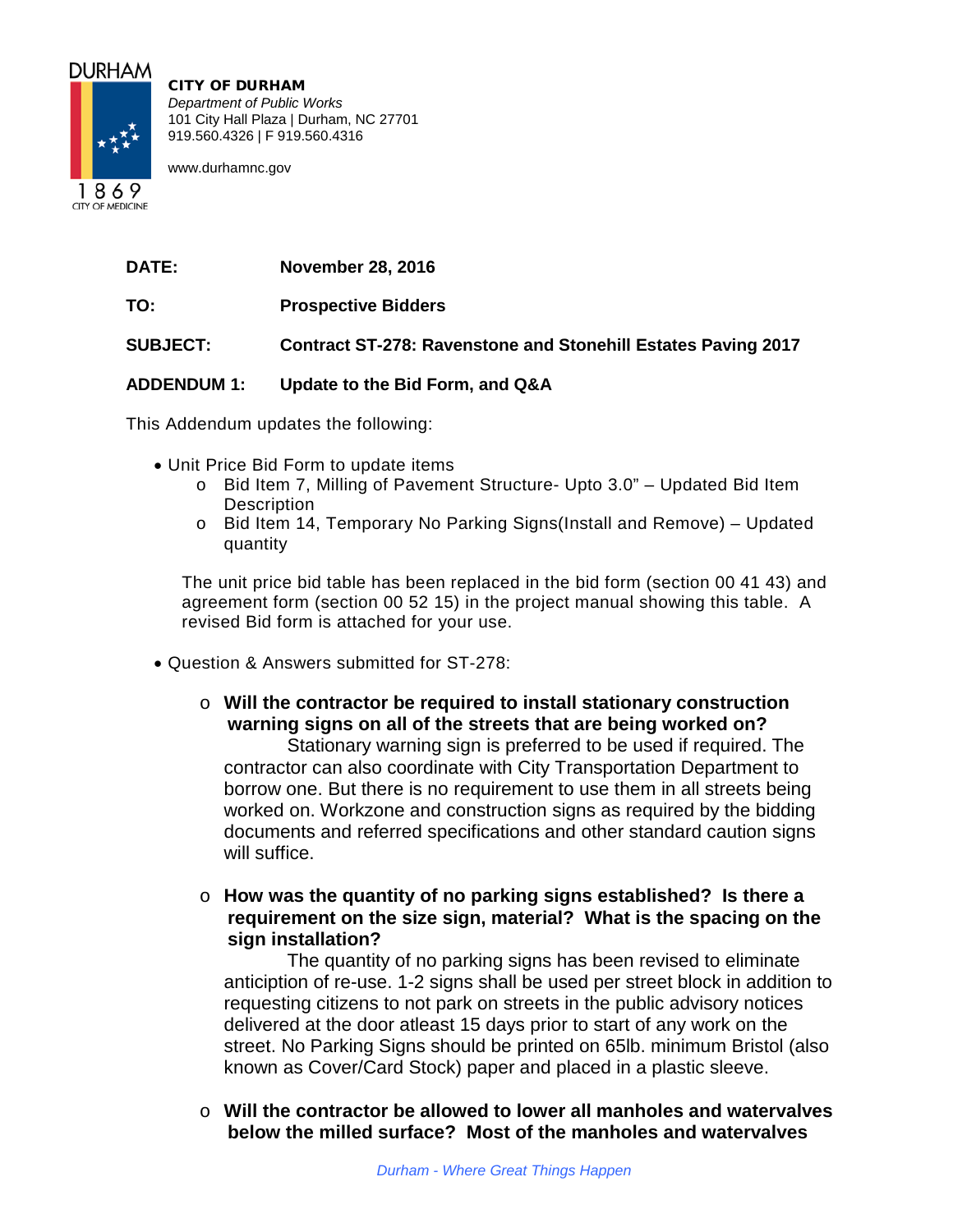**have been adjusted to finish grade and therefore, will be sticking up 3" above the milled surface. This has the potential to create numerous citizen complaints and even worse damage to the vehicles.**

Yes, the contractor will be allowed to lower all manholes and watervalves below the milled surface. One adjustment/replacement only one or the other will be paid for all the manholes and watervalves in the project site.

- o **Are we adjusting all manholes and watervalves? If not, can you provide us with the number that will not be adjusted?** Yes
- o **Will traffic be allowed to run on ABC stone after the milling? If yes, Is there a time limit for allowing traffic to run on the ABC stone? How long after milling can a street be left open before paving?**

Yes, traffic should be allowed to flow at all times. The streets shall be patched and paved with first lift of asphalt within 3 calendar days after milling.

o **Is the contractor supposed to patch all the stone exposed areas after milling?**

No, the contractor need not patch stone areas unless the pavement structure needs repair.

o **In areas where we encounter ABC stone after milling , Is the contractor required to recompact the ABC stone?**

The ABC stone should be repaired/recompacted as and if needed.

o **Will the contractor be required to install temporary ramps in front of each driveway after the road is milled? If so, what material will you require?**

Yes. ABC stone, millings or asphalt can be used for the ramps to avoid 3" drop-off at driveways. But the material and labor costs for this would be incidental to milling.

o **Will the contractor be required to completely finish a street before proceeding to the next street?**

The contractor is required to complete patching and put down the first lift of asphalt within 3 calander days after milling. As long as this can be fulfilled, the contractor can choose to proceed milling to other streets before completing one. The contractor will also be allowed to wait to do the final lift of asphalt as long as any utilities raised to final grade are ramped to avoid accidents. Contractor will be responsible for any accidents/ damages due to raised utilities.

o **Will there be any patching in the microsurfacing area? If yes, can you provide estimated quantities for this patching? What will the pavement structure consist of?**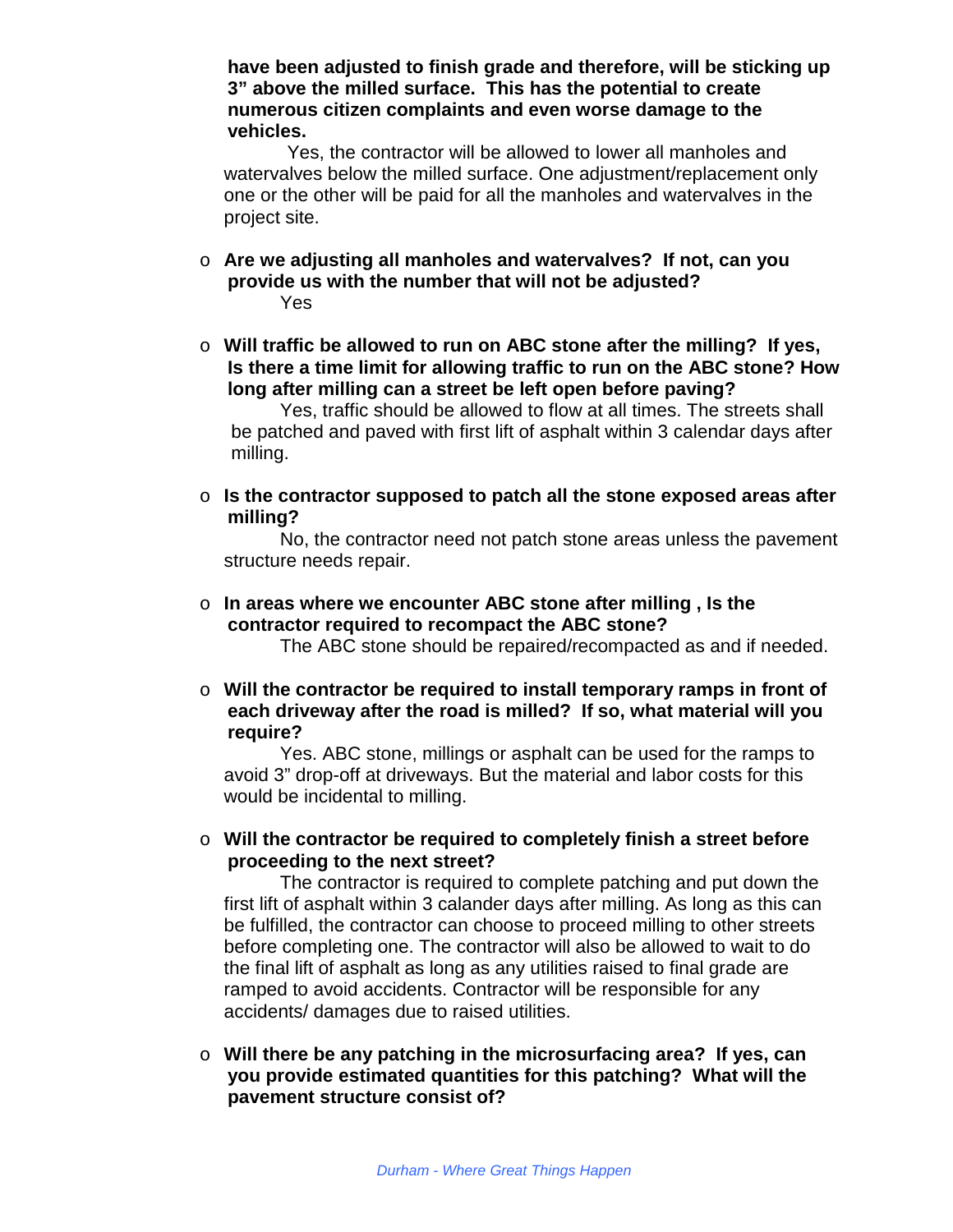Yes, some patching is anticipated. Around 4000SY of the quantities of the patching line item was estimated for the microsurfacing areas. The surface course should be put back to bring the street upto existing surface after patching. So S9.5B surface mix should be used on the top 1.5" of the patch.

o **Section 32 01 17-Please clarify item 2.1 A. #2 (page 157) where it says milling will be used for pavement repairs for depths up to 4.5 inches. For all pavement repairs, does the contractor not get compensated under bid item #8 "Pavement Structure Repair"?** Yes, the contractor will be paid under bid item #8 for all pavement repairs except for the repairs required as a result of incorrect work by the contractor.

This addendum, as well as other details specific to the project, is available on the Public Works' project website.

<http://durhamnc.gov/592/2017-Ravenstone-Stonehill-Estates-Paving>

Please acknowledge receipt of this Addendum in the space provided in the Bid form. Failure to do so may disqualify the Bidder.

Please let me know if you have any questions on or before 5pm Thursday, December 3, 2016.

Sincerely,

Kitty M. Thomas Project Manager 919-560-4326 ext. 30218 [Kitty.Thomas@durhamnc.gov](mailto:Kitty.Thomas@durhamnc.gov)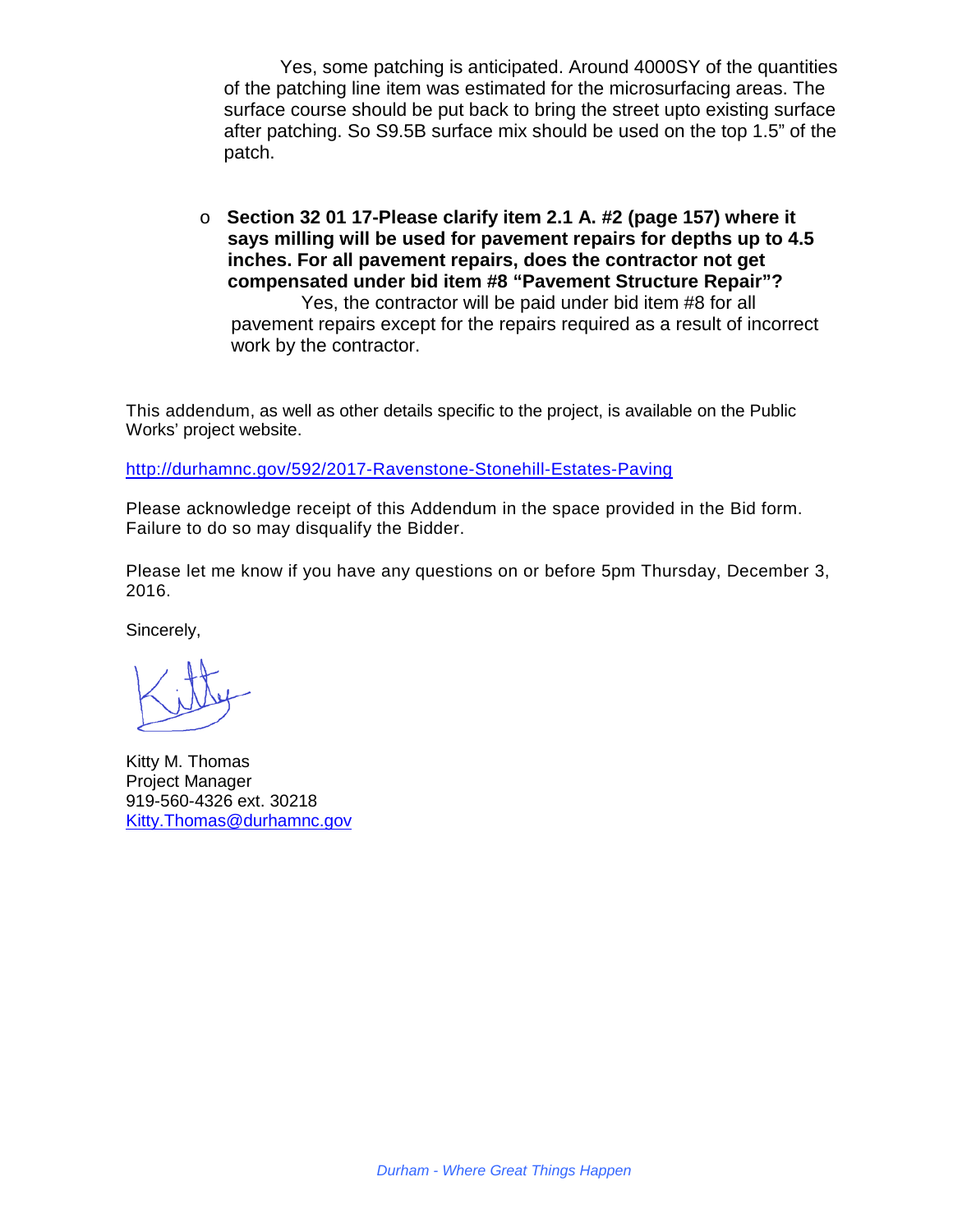#### DOCUMENT 00 41 43

#### BID FORM - UNIT PRICE (SINGLE-PRIME CONTRACT)

To: The City of Durham, North Carolina c/o The City Manager 101 City Hall Plaza Durham, North Carolina 27701

Date:

Contract: ST-278

Project: Ravenstone and Stonehill Estates Paving 2017

Sites: Throughout Durham

Name of Bidder: ...........................

Address of Bidder: ...........................

...........................

...........................

Phone Number of Bidder: ...........................

Contact Person for Bidder: ...........................

Phone Number of Contact: ...........................

Bidder's North Carolina General Contractor's License Number: ...........................

### 1. OFFER

The undersigned Bidder hereby declares that the names of all persons interested in this Bid as principals appear in the blank spaces hereinafter provided for such purpose, that this Bid is in all respects fair and without collusion, that the Bidder has examined the locations of the proposed Work, the Advertisement, the Instructions to Bidders, the Technical Specifications, SDBE requirements of the Department of EO/EA of the City of Durham, the Contract Documents and bond forms, and the Drawings therein referred to and fully understands the same and agrees and accepts the terms and conditions thereof, that it is understood that the estimated quantities are approximate only and are given for the purpose of comparing Bids upon a uniform basis, and that said estimate shall in no way affect the unit prices for the Work.

The undersigned Bidder hereby agrees to furnish at the Bidder's cost the expense of all the necessary labor, tools, apparatus, machinery, equipment, transportation, and all other things which may be required to fully and properly perform all the terms, covenants, provisions, and agreements of the annexed Contract.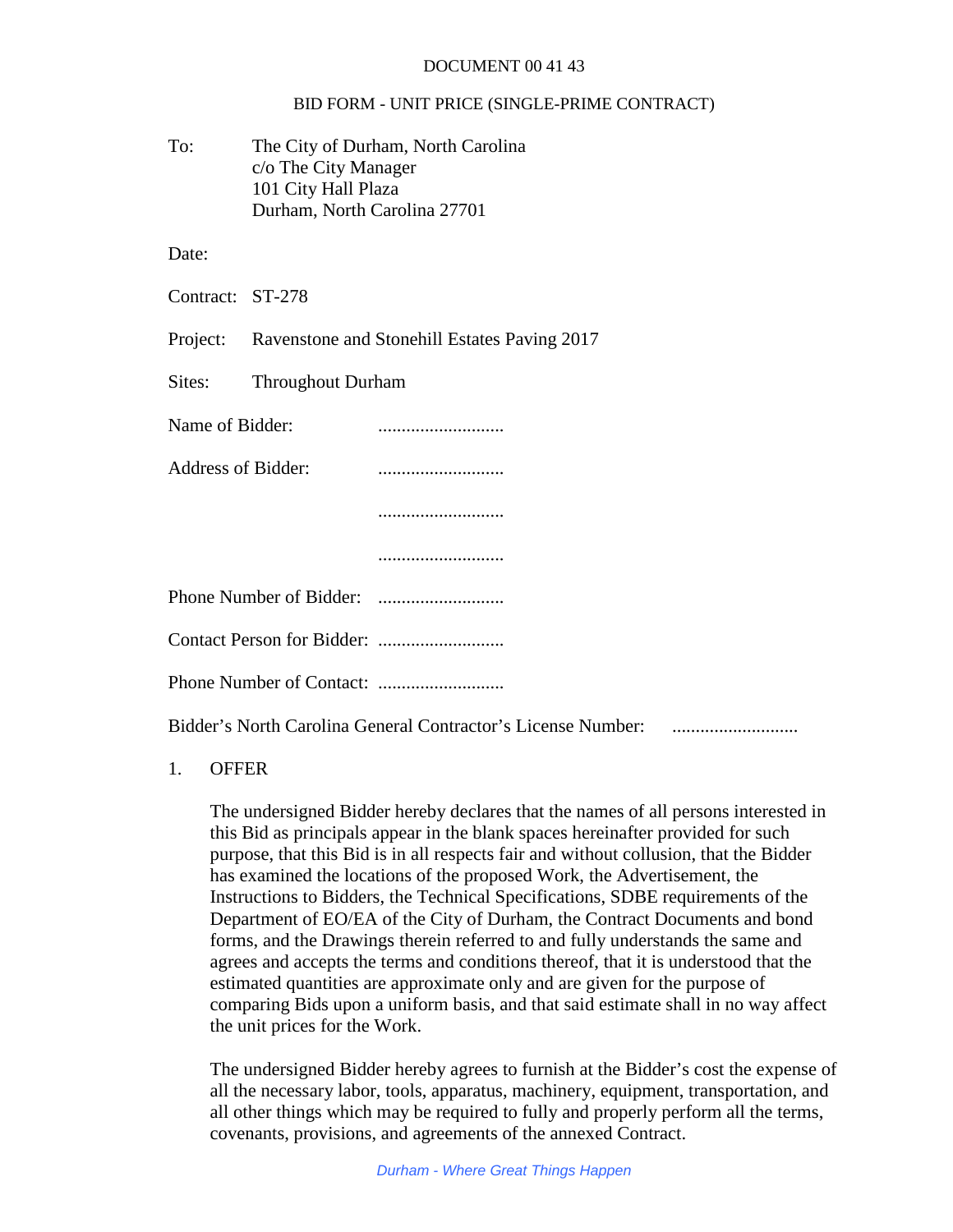The undersigned hereby agrees to do said Work and furnish said materials as prescribed in the Contract Documents and Technical Specifications, and, according to the Drawings and requirements of the Engineer under said Contract Documents and Technical Specifications, in a first-class manner and to the best of the undersigned's ability at the following unit prices.

Having examined the Site of the Work and all matters referred to in the Instructions to Bidders and the Contract Documents prepared by the Engineer for the Project, we, the undersigned, hereby offer to enter into a Contract to perform the Work for the unit prices listed in this Bid form in lawful money of the United States of America.

We have included the Bid security as required by the Instruction to Bidders.

All applicable federal taxes are included and State of North Carolina taxes are excluded from the unit prices.

All Cash and Contingency Allowances described in Section 01 20 00 - Price and Payment Procedures are included in the Bid Prices.

### 2. ACCEPTANCE

This offer shall be open to acceptance and is irrevocable, except as required by law, for ninety (90) days from the Bid opening date.

If this Bid is accepted by the City of Durham within the time period stated above, we will:

Execute the Agreement within ten (10) days of receipt of Notice of Award.

Furnish the required bonds within ten (10) days of receipt of Notice of Award.

Commence Work within ten (10) days after receipt of written Notice to Proceed.

If this Bid is accepted within the time stated, and we fail to commence the Work or we fail to provide the required bonds, the Bid security shall be forfeited as damages to the City of Durham by reason of our failure, limited in amount to the lesser of the face value of the security deposit or the difference between this bid and the bid upon which a contract is signed.

In the event our bid is not accepted within the time stated above, the required security deposit will be returned to the undersigned, in accordance with the provisions of the Instructions to Bidders; unless a mutually satisfactory arrangement is made for its retention and validity for an extended period of time.

#### 3. CONTRACT TIME

If this Bid is accepted, we will: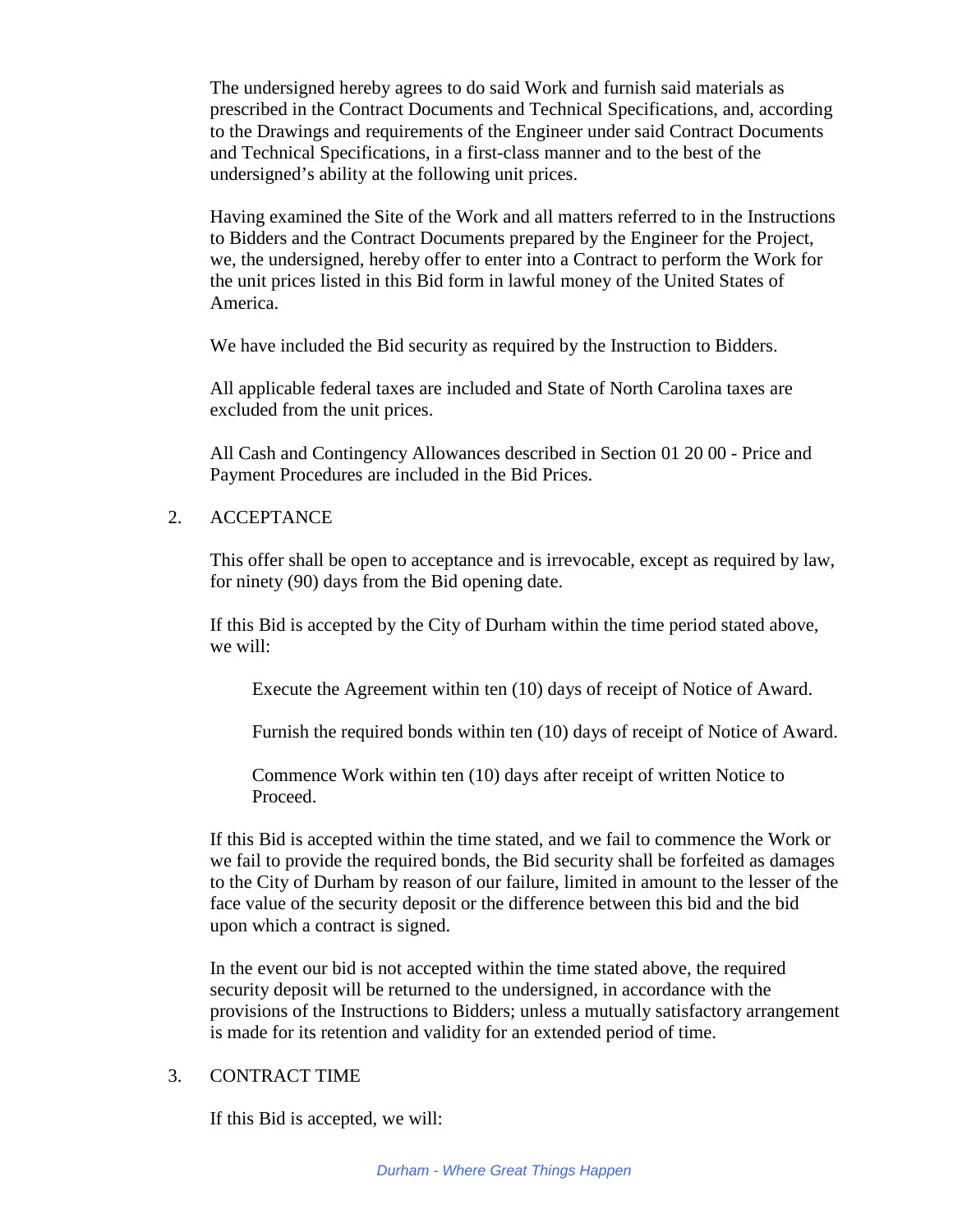Complete the Work in 150 calendar days from Notice to Proceed - Construction.

### 4. UNIT PRICES

The following are unit prices for specific portions of the Work as listed. The unit price Bid for items in this Contract are for furnishing, installing all items of Work as indicated on the Drawings and Technical Specifications, complete, in place and accepted, per the City of Durham Standards and Specifications, North Carolina Department of Transportation (NCDOT) Standards and Specifications and the North Carolina Department of Environment and Natural Resources (NCDENR) Erosion and Sediment Control Planning and Design Manual. The following is the list of unit prices:

| ST-278: Ravenstone and Stonehill Estates Paving 2017 |                                                                        |              |                    |                   |      |
|------------------------------------------------------|------------------------------------------------------------------------|--------------|--------------------|-------------------|------|
|                                                      | No. Bid Item Description                                               | <b>Units</b> | QTY                | <b>Unit Price</b> | Cost |
| 1                                                    | Asphalt Binder for Plant Mix - Grade PG64-22                           | <b>TON</b>   | 1100               |                   |      |
| 2                                                    | Asphalt Base Course - Type B 25.0B                                     | <b>TON</b>   | 1700               |                   |      |
| 3                                                    | Asphalt Intermediate Course - Type I 19.0B                             | <b>TON</b>   | 7600               |                   |      |
| 4                                                    | Asphalt Surface Course - Type S9.5B                                    | <b>TON</b>   | 4650               |                   |      |
| 5                                                    | Asphalt Surface Course - Type S9.5A                                    | <b>TON</b>   | 4100               |                   |      |
| 6                                                    | Milling of Pavement Structure - Upto 3.0"                              | SY           | 50000              |                   |      |
| 8                                                    | Pavement Structure Repair (0" to 10" Below Milled<br>Pavement Surface) | <b>SY</b>    | 35500              |                   |      |
| 9                                                    | Micro-Surfacing (1/4" thick overlay)                                   | <b>SY</b>    | 61000              |                   |      |
| 10                                                   | Manhole Frame and Cover Replacement                                    | EA           | 15                 |                   |      |
| 11                                                   | <b>Manhole Adjustments</b>                                             | FΑ           | 90                 |                   |      |
| 12                                                   | Valve and Meter Box Adjustments                                        | EA           | 70                 |                   |      |
| 13                                                   | Valve and Meter Box Frame and Cover Replacement                        | FA           | 15                 |                   |      |
| 14                                                   | Temporary No Parking Signs (Install and Remove)                        | ΕA           | 120                |                   |      |
| 15                                                   | <b>Incidental ABC Stone</b>                                            | <b>TON</b>   | 20                 |                   |      |
| 16                                                   | <b>Seeding and Mulching</b>                                            | <b>SY</b>    | 100                |                   |      |
| 17                                                   | <b>Traffic Control</b>                                                 | LS           | 1                  |                   |      |
|                                                      |                                                                        |              | <b>SUBTOTAL \$</b> |                   |      |
|                                                      | 18   Mobilization (Max 5% of Subtotal)                                 | LS           | 1                  |                   |      |
|                                                      | <b>BID TOTAL:</b>                                                      |              |                    |                   |      |

We agree to diligently perform the Work in accordance with all Contract Documents, to complete such Work within the period as outlined in the Contract, and to begin Work within ten (10) days after receipt of the Notice to Proceed from the Engineer.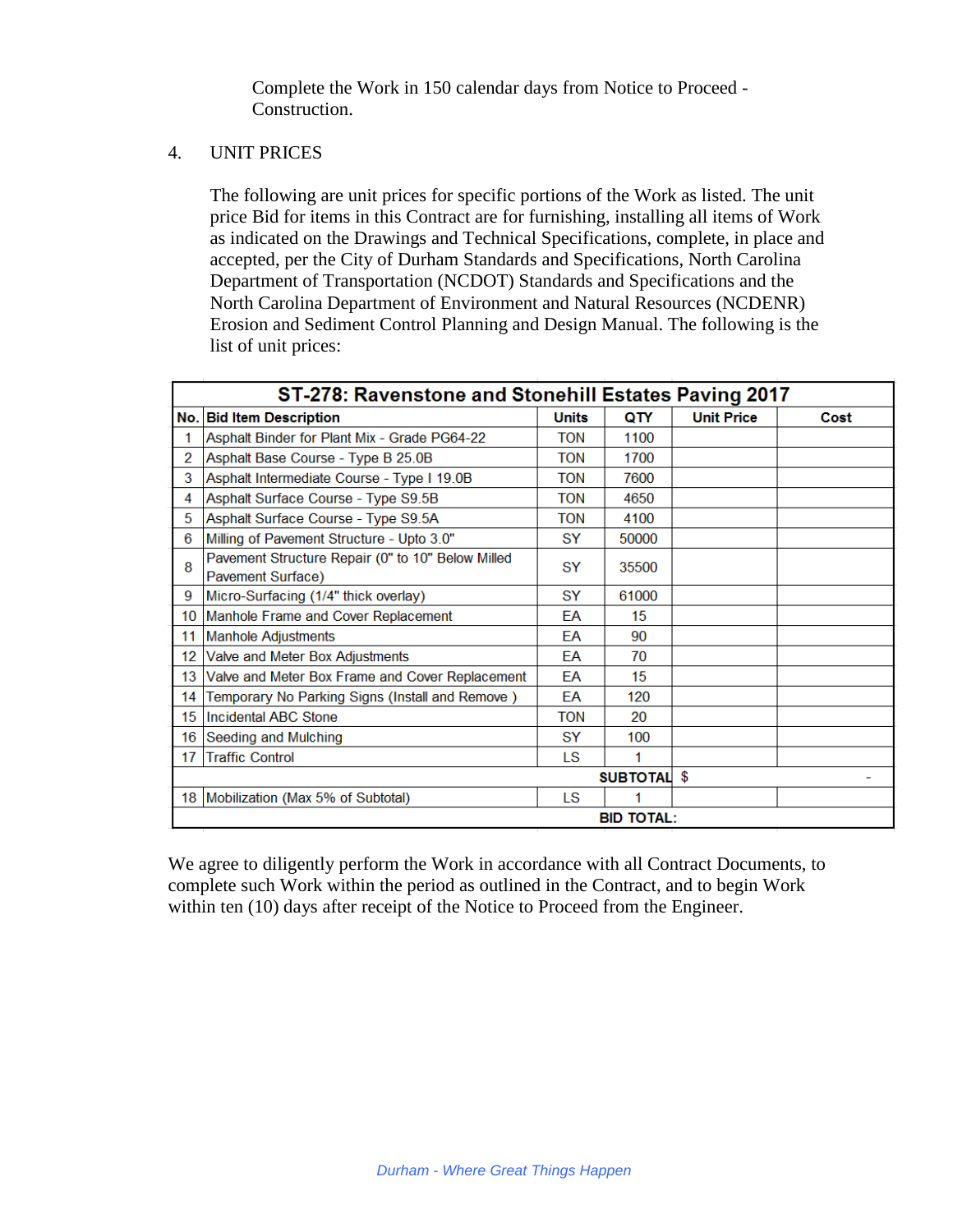### 5. ADDENDA

The following Addenda have been received. The modifications to the Bidding Documents noted below have been considered and all costs are included in the Bid.

| Addendum No, Dated | Addendum No, Dated |
|--------------------|--------------------|
| Addendum No, Dated | Addendum No, Dated |
| Addendum No, Dated | Addendum No, Dated |

### 6. APPENDICES

The following Documents will be submitted to the Issuing Office within five (5) days after the Bid opening:

- 1. SDBE Form E-105 (see Appendix A for blank form and instructions)
- 2. Non-Collusion Affidavits of all Subcontractors (see Appendix E for blank affidavits)
- 3. Privilege Licenses of all Subcontractors (contact the City of Durham, Department of Finance, Treasury Management Division, (919) 560-4700 for information on securing privilege licenses)

The following information is included with Bid submission:

- 1. Bid Form
- 2. SDBE Forms (see Appendix A for blank form and instructions)
- 3. Non-Collusion Affidavit of Bidder (see Appendix E for blank affidavits)
- 4. Bid Security (see Appendix F for blank Bid bond forms)
- 5. List of Contractor Equipment and Personnel
- 6. Bidder Safety Record Review (see Appendix K)

## 7. CONTRACTOR EXPERIENCE

The undersigned Contractor has regularly engaged in contract work of this class for ………. years, and has executed the following work as principal(s):

……………………………………………………………………………………… …………………… ……………………………………………………………………………………… ……………………… ……………………………………………………………………………………… …………………… ……………………………………………………………………………………… …………………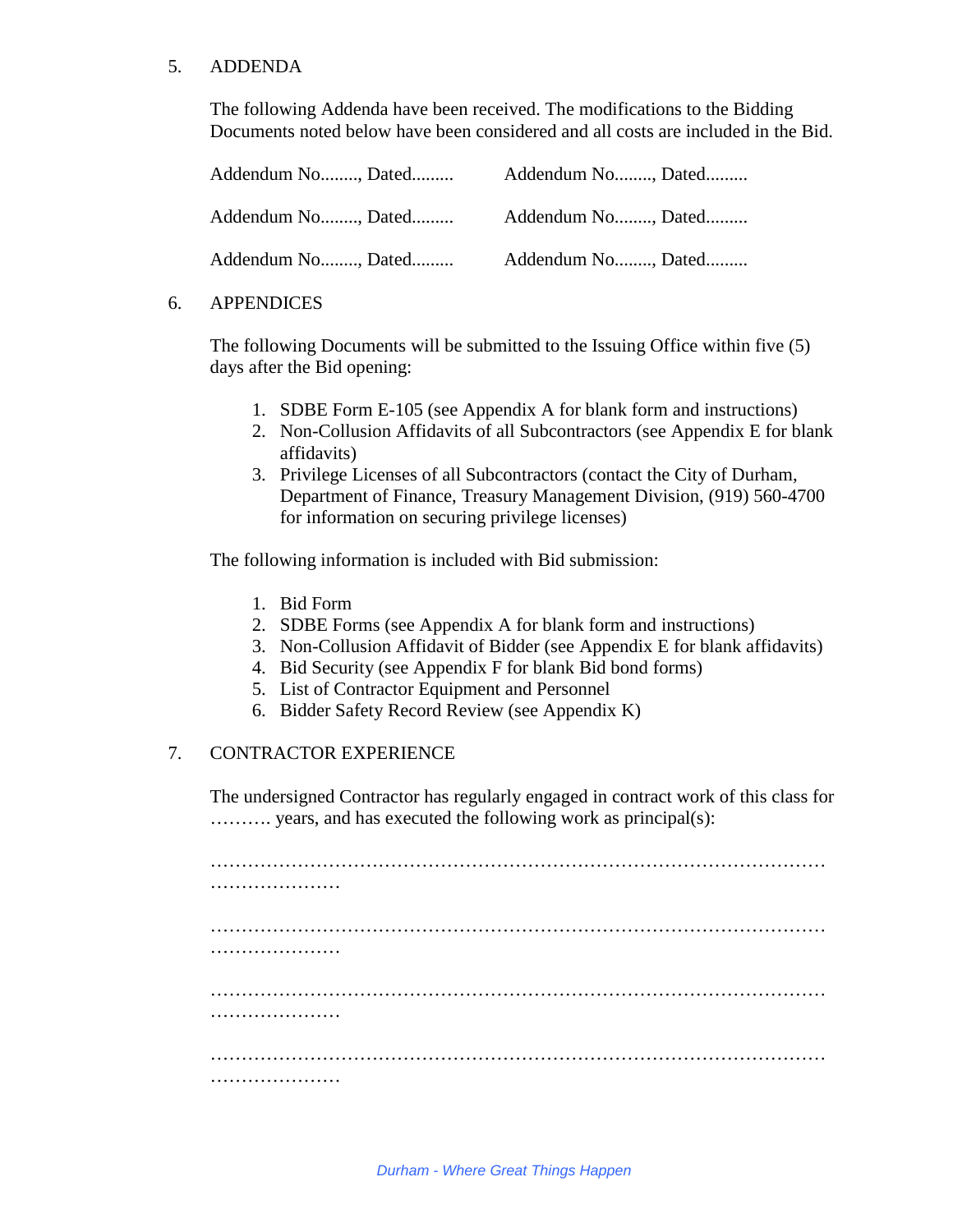……………………………………………………………………………………… …………………

List of Contractor's personnel experienced to do this Work including and designating the Superintendent to be in charge of this Work showing the length of their varied experience with this particular Work. The list shall not include Subcontractor personnel.

| Name              | Experience | Name | Experien |
|-------------------|------------|------|----------|
| .<br>.            | .          |      |          |
| .<br>.            | .          |      |          |
| .<br>.            | .          |      |          |
| . <b>.</b><br>.   | . <b>.</b> |      |          |
| .<br>.            | .          |      |          |
| . <b>.</b> .<br>. | .          |      |          |

List of Contractor's equipment in good condition and suitable for completion of this Contract: Contractor must be able to demonstrate ownership of all equipment necessary to complete all portions of the Contract. The list shall not include Subcontractor equipment.

…………………………………………. …………………………………………. …………………………………………………………… ……………………………………………………… …………………………………………. …………………………………………………………… …………………………………………. …………………………………………. ……………………………………………………… …………………………………………. ……………………………………………………… ………………………………………….

*Durham - Where Great Things Happen*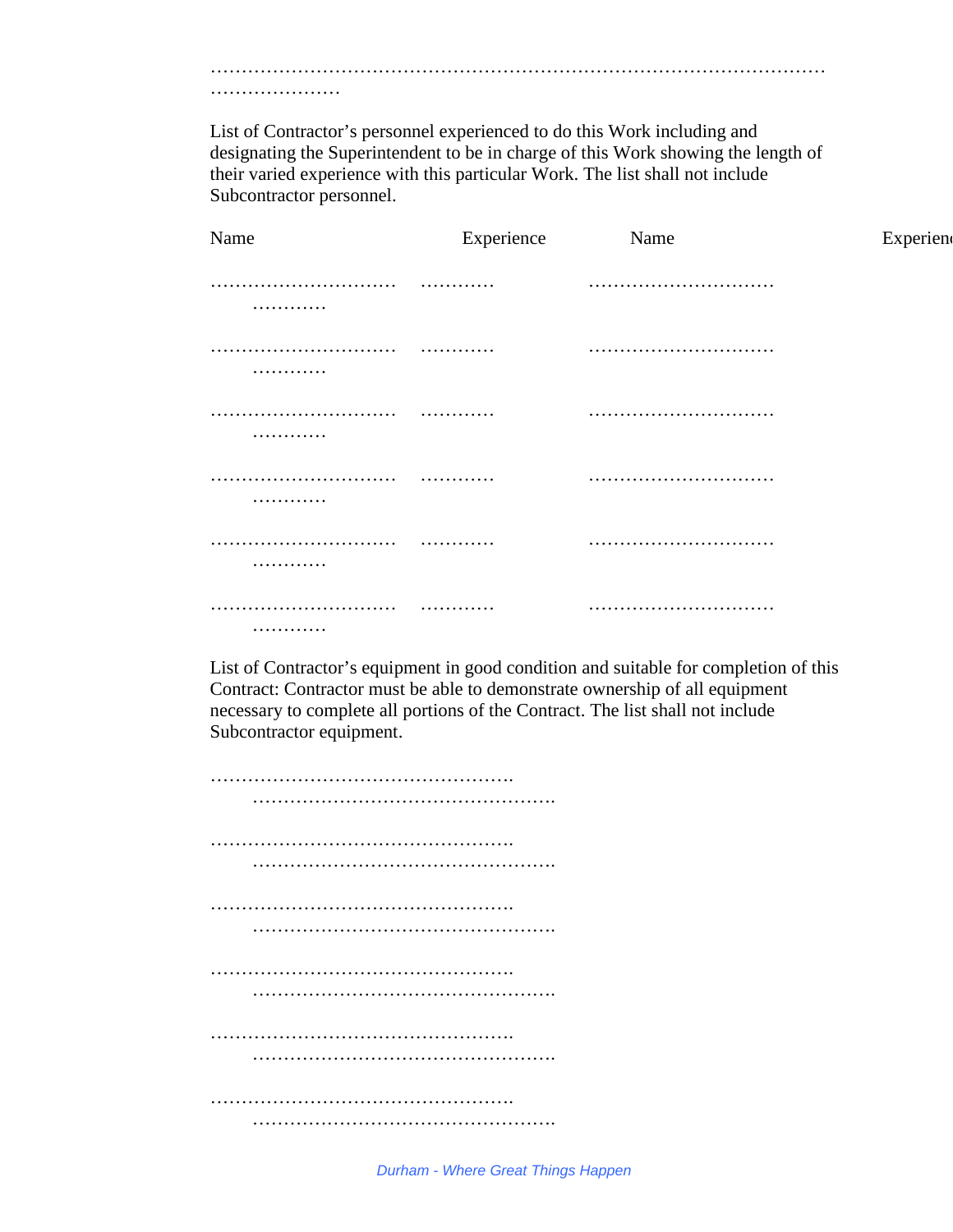## **Please attach additional sheets as necessary to complete the items above.**

## 8. BID FORM SIGNATURES

Refer to Document 00 21 15 for specific Bid form signature requirements for corporations, partnerships, limited liability companies, individuals, or sole proprietorships.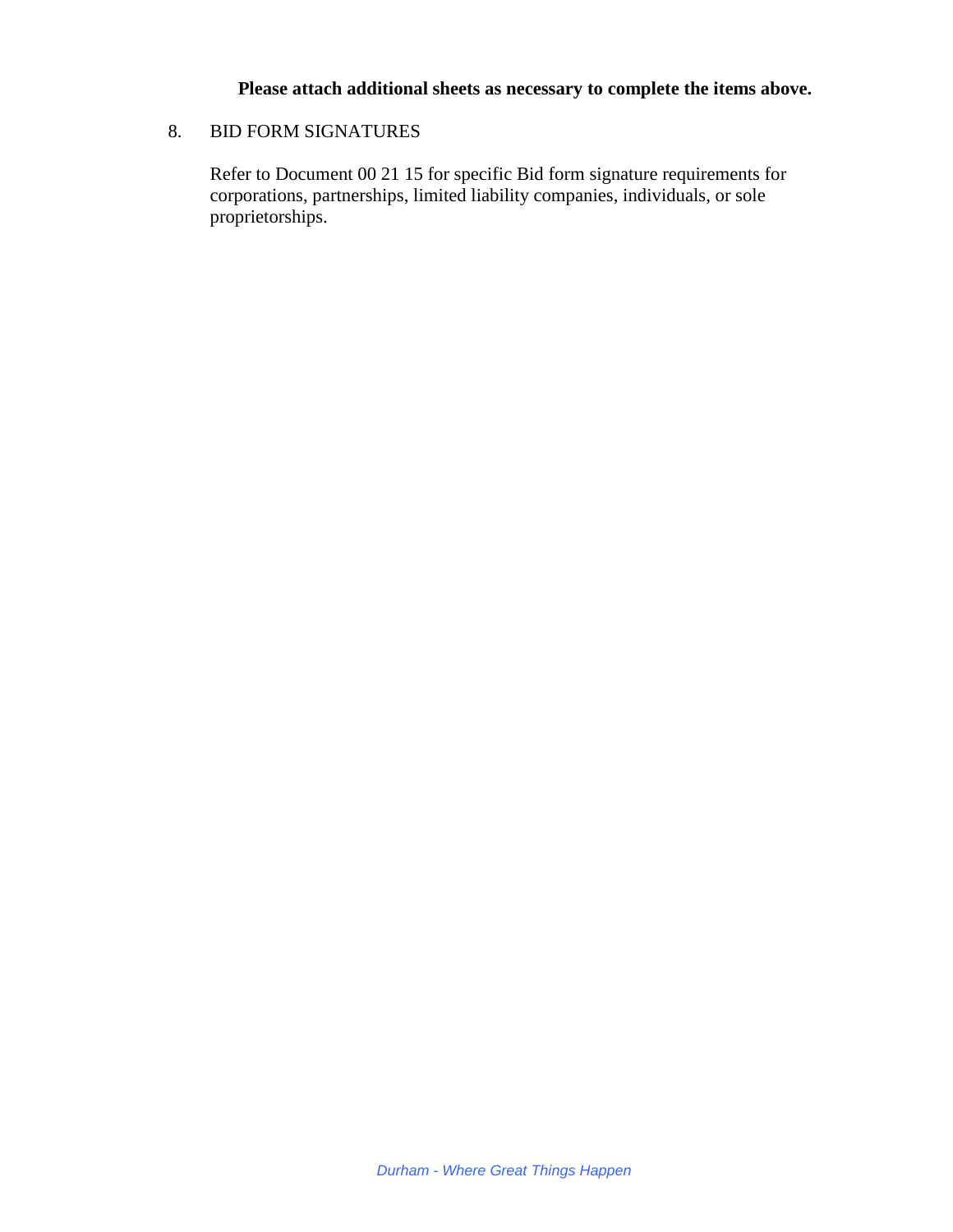### **CORPORATION**

The Corporate Seal of

.............................. (Bidder - print the full corporate name of firm)

..............................

(President/Vice President/Authorized Corporate Officer)

(Seal)

was hereunto affixed in the presence of:

.............................. (Secretary/Assistant Secretary)

(Seal)

Corporate Address:

..............................

..............................

..............................

.............................. (State of Incorporation)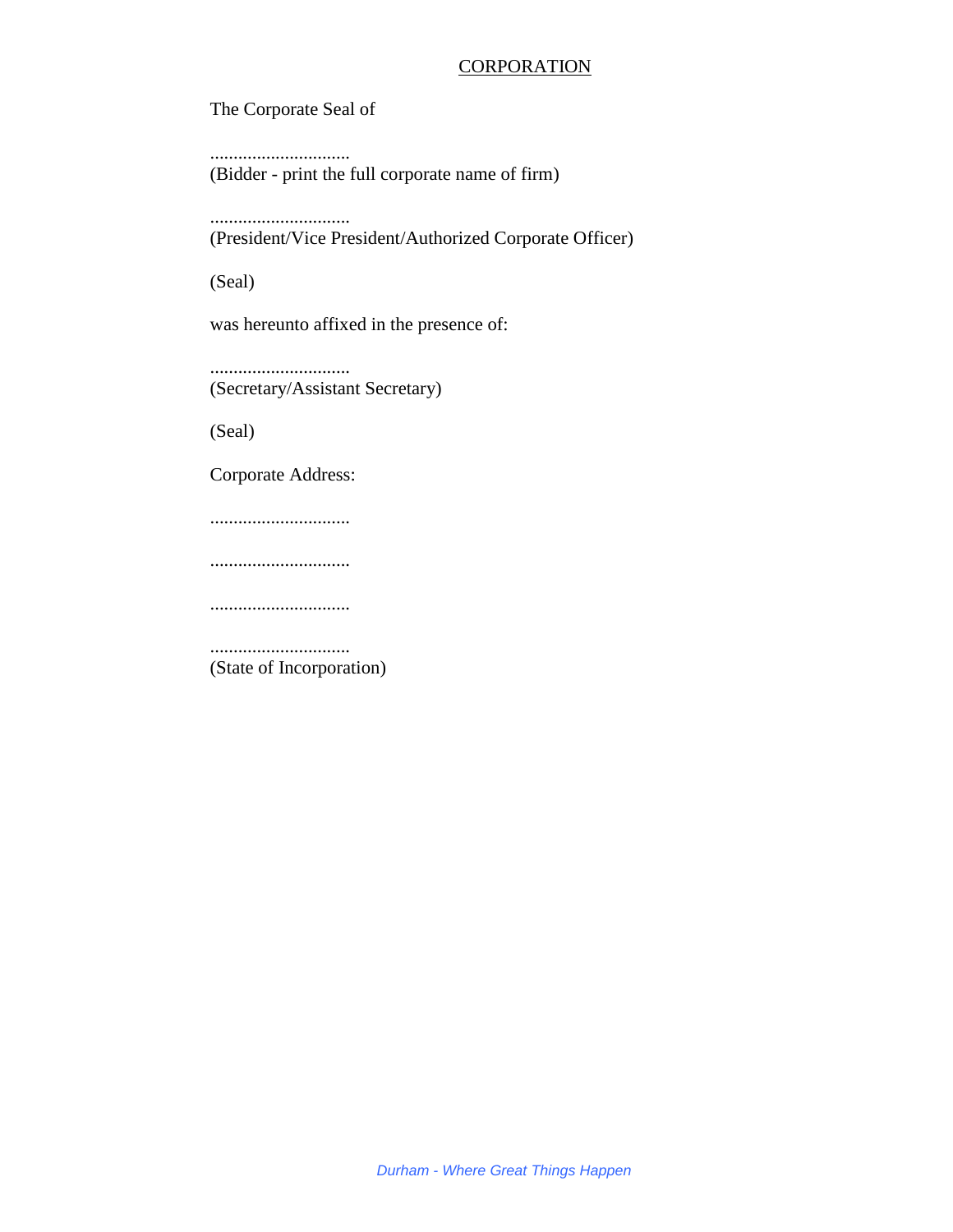# LIMITED LIABILITY COMPANY

.............................. (Bidder - print the full name of firm)

.............................. (Authorized Firm Member)

(Seal)

was hereunto affixed in the presence of:

.............................. (Witness)

(Seal)

Firm Address:

..............................

..............................

..............................

.............................. (State of Formation)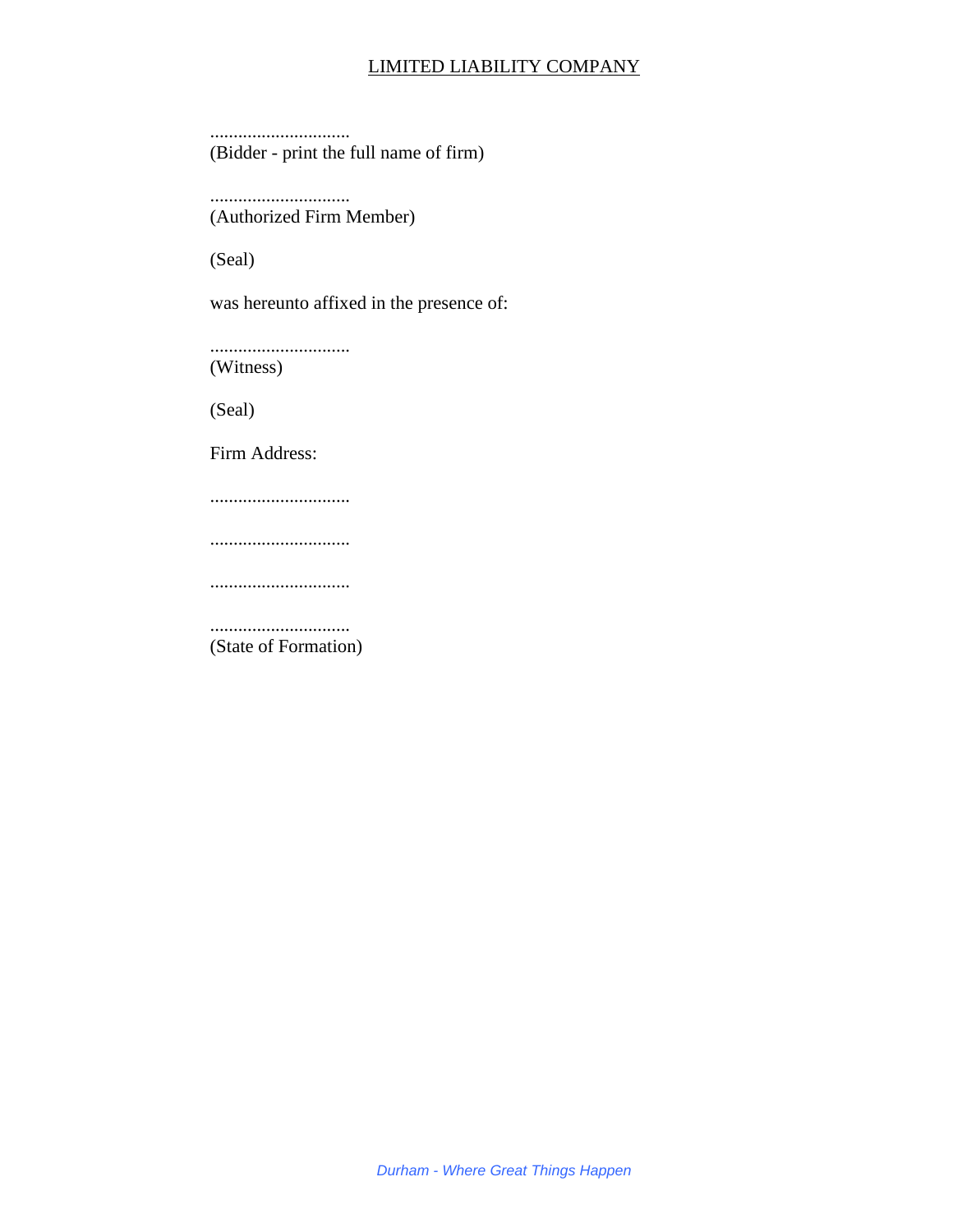# INDIVIDUAL OR SOLE PROPRIETORSHIP

..............................

(Bidder - print the full name of individual or sole proprietorship)

(Seal)

Individual or Sole Proprietorship Address:

..............................

..............................

..............................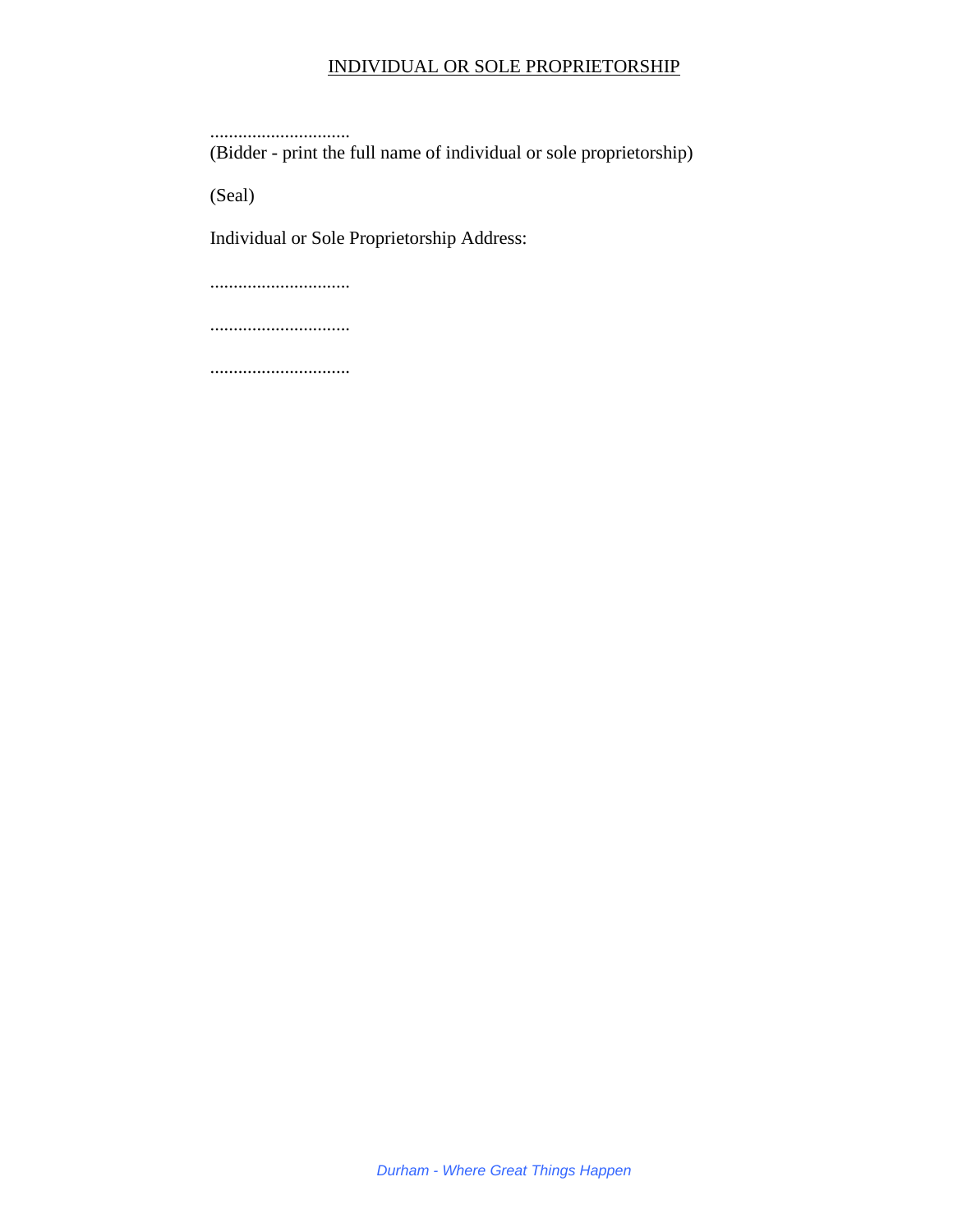## **PARTNERSHIP**

| (Bidder - print the full corporate name of partnership) |                                                                                    |  |
|---------------------------------------------------------|------------------------------------------------------------------------------------|--|
| (Partner and Title)                                     | (Partner and Title)                                                                |  |
| (Seal)                                                  | (Seal)                                                                             |  |
| (Partner and Title)                                     | (Partner and Title)                                                                |  |
| (Seal)                                                  | (Seal)                                                                             |  |
| (Partner and Title)                                     | (Partner and Title)                                                                |  |
| (Seal)                                                  | (Seal)                                                                             |  |
| <br>(Partner and Title)                                 | (Partner and Title)                                                                |  |
| (Seal)                                                  | (Seal)                                                                             |  |
| (Partner and Title)                                     | (Partner and Title)                                                                |  |
| (Seal)                                                  | (Seal)                                                                             |  |
| below.)                                                 | (All Partners shall sign, additional signatures with titles and seals may be added |  |

was hereunto affixed in the presence of:

.............................. (Witness)

(Seal)

Partnership Address:

..............................

..............................

..............................